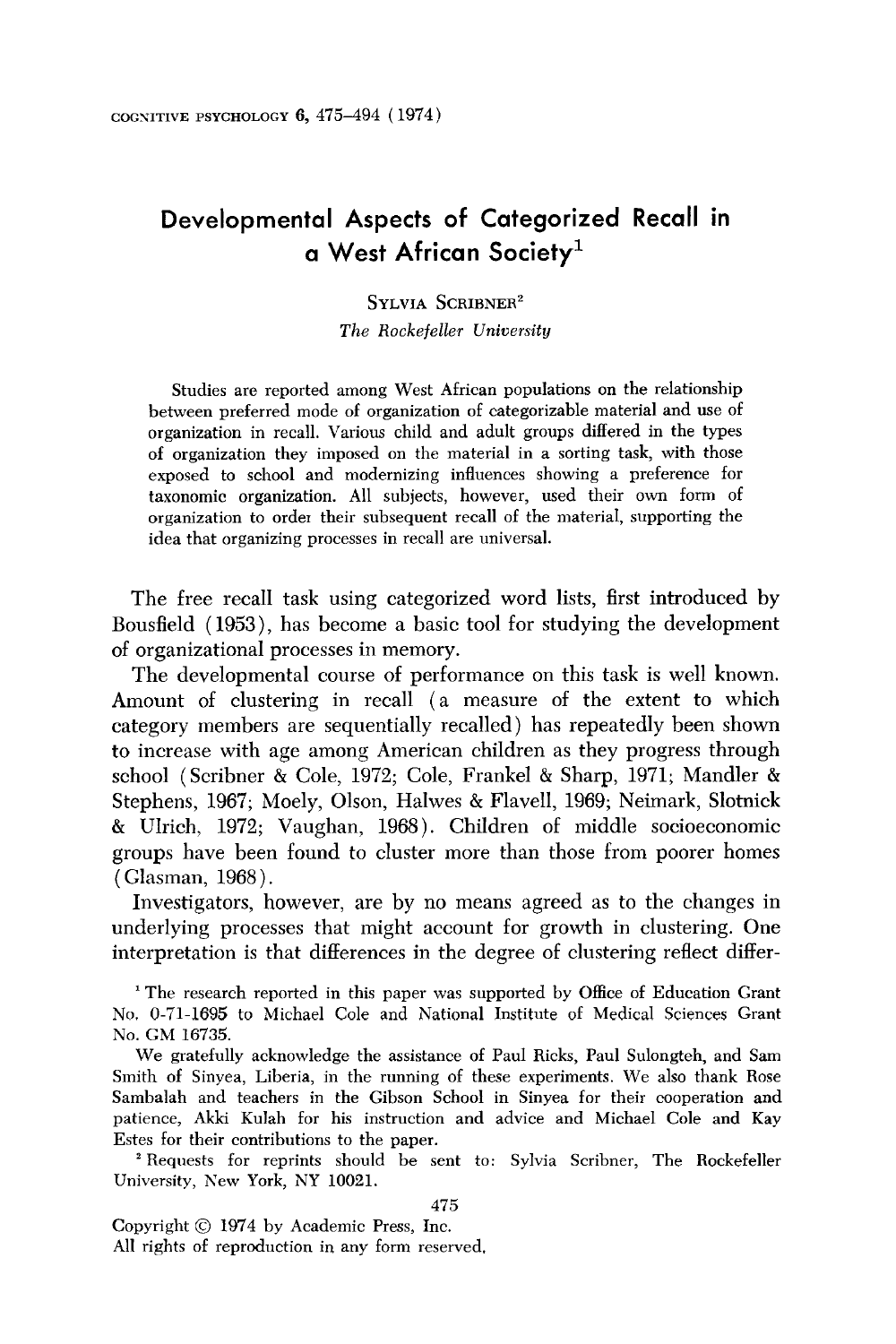ences in the capacity to organize material categorically. According to Jensen  $(1971)$ , clustering in free recall is one of the clearest forms of evidence of conceptual, hierarchical processes. He contends that lower levels of clustering among younger elementary school children and older poor black children are due to the absence of a "hierarchical arrangement of their verbal associative network" ( p. 50).

This interpretation is called into question by studies showing that children who fail to cluster under standard free recall instructions do so under constrained recall ( asking for recall by category as in Scribner and Cole, 1972) and under several cuing and instructional procedures ( Becker, 1972; Shultz, Charness & Berman, 1973). Cole and his colleagues ( Cole, Gay, Glick & Sharp, 1971) secured similar changes in clustering scores among nonliterate adults in West Africa by signalling categories through external or linguistic cues. Such variability in performance has suggested an alternative explanation of clustering that emphasizes the role of subject-initiated organizing activities in this task ( Scribner & Cole, 1972; Moely *et al.,* 1969). This approach makes a distinction between competence ( capacity to organize categorically) and performance ( use of this capacity for mnemonic purposes) .

Neither interpretation is exclusive. Developmental changes may take place with respect to both organizing skills and mnemonic activities. Both sets of component processes may contribute to differences in clustering but their relative contributions cannot be assessed on the basis of recall data alone. The studies presented here make use of Mandler and Pearlstone's (1966) sorting-recall procedure to provide an independent assessment of nonmnemonic and mnemonic organizational processes. They are addressed to the following questions: what developmental changes occur in the type of organization individuals impose on categorizable material? Are there developmental differences in the extent to which individuals use their prior organization of material for recall purposes? Is there an interrelationship between the type of organization and use of organization in recall?

The setting of these studies in West Africa provided an opportunity to explore the effect on organizational processes of sociocultural factors not readily amenable to investigation in the United States. One such factor is schooling. In most developmental research, variations in performance among older and younger children are linked to age differences while differences in amounts of schooling are ignored. Similarly, studies manipulating cultural group membership in this country introduce differences in economic level, social status, language and other factors that may have a bearing on developmental changes in memory performance. Some of these factors can be disentangled by using subjects in develop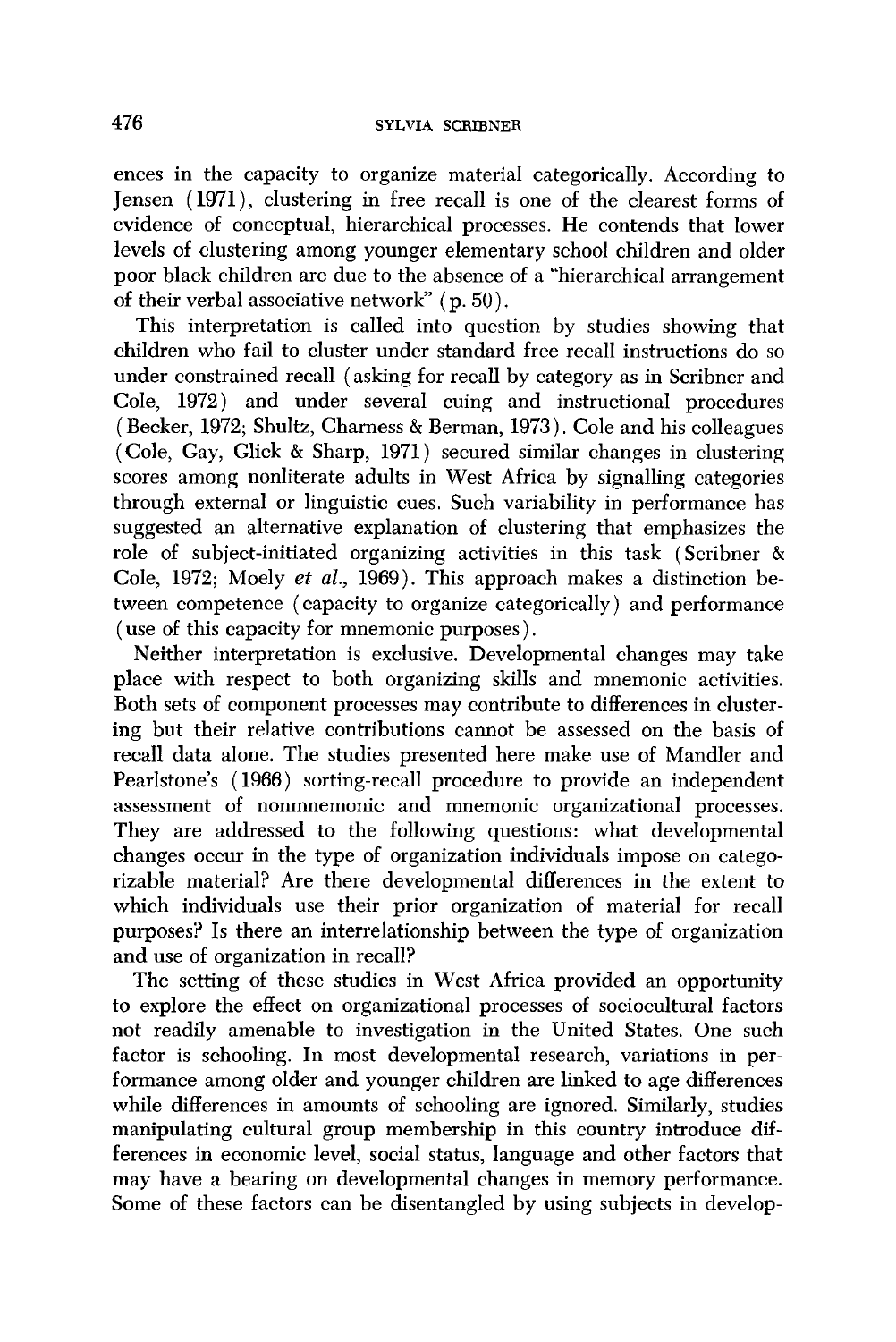ing nations that do not yet have a compulsory school system and that are in the process of assimilating modern ways into a traditional context. Kpelle society in north central Liberia has these characteristics. Subsistence rice farming remains the principal form of livelihood of Kpelle people who still carry on many of their traditional crafts and customs. At the same time, new roads are penetrating into the interior, linking formerly isolated villages to urban and industrial centers, and bringing schools, stores and modern institutions to the countryside. Because individuals participate in these institutions to varying degrees, it becomes possible to study the effects of different constellations of experience with reasonably well-matched population groups.

We will report two studies conducted among the Kpelle investigating the contribution of particular experiential factors to categorized recall. The first was designed to examine separately the effects of age and schooling on children 6- to 12-years of age. ( Since Kpelle do not keep birth records, all ages are approximate.) The second explored the effects of increasing degrees of modernization on adult memory performance.

#### EXPERIMENT I

#### *Sub;ects*

Ninety-six children served as subjects. The experimental groups were 6- to 8-year old children who had never attended school, 6- to 8-year olds in the first grade ( the second year in Liberian elementary schools), 10- to 14-year olds who had never attended school, and 10- to 14-year olds in grades 4-6. Since two lists of stimulus materials were used, this resulted in a  $2 \times 2 \times 2$  design (Age by Education by List) with 12 children in each cell.

School populations were randomly sampled from age groups at a government elementary school located in Sinyea, a transitional road town of some 250 houses. Children attending school lived either in Sinyea or in smaller villages within walking distance. Because of the extremely high drop-out rate for girls ( half of the first graders were girls but none of the sixth graders), the sex distribution for school children was determined first and duplicated in the corresponding nonschool groups. Comparative groups of nonschool children were selected haphazardly from the same villages.

### *Materials*

Common objects were used for items instead of written verbal materials. Two 25-item lists were prepared: a taxonomic list with five items in each of five categories ( *food, utensils, clothes, sewing materials,*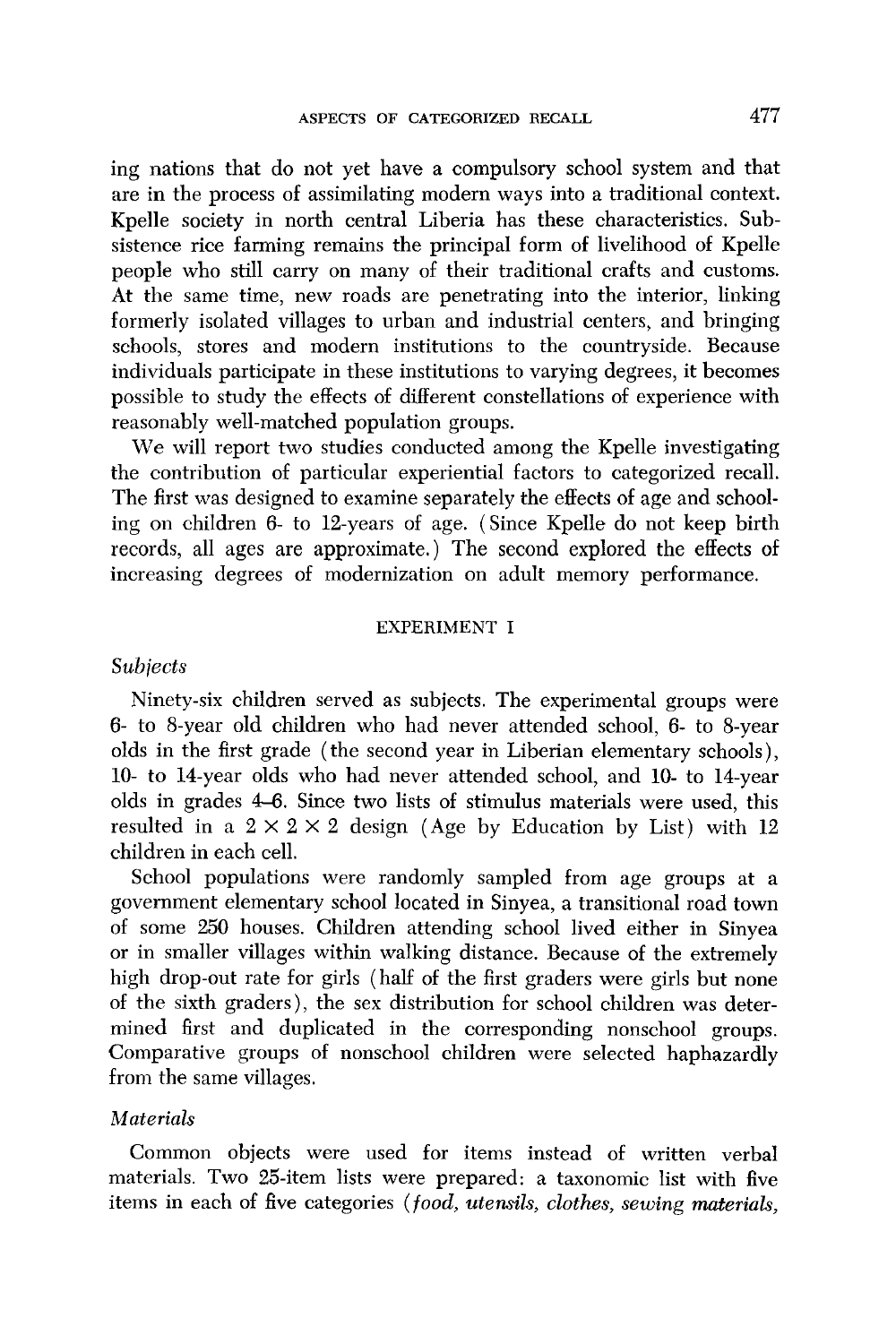and *hunting things)* and a nontaxonomic list composed of unrelated items. Categories and items were selected from a chart of Kpelle-language taxonomic classifications (cf. Cole *et al.,* 1971, Chapter 3, for a description of the chart and its preparation). For the taxonomic list, categories were selected to allow construction of groups in which items were functionally related. *Sewing things* and *clothes* were included as categories that might give rise to cross-over functional relationships; *foods* and *cooking utensils*  were included for similar reasons and *hunting things* was added as a fifth, potentially related category. Half of the children in each age-education group were randomly assigned to one list and half to the other.

## *Procedure*

Two Kpelle men, both high school graduates, served as experimenters, and each ran half the children in every experimental group. Sessions were conducted in Kpelle. Instructions were first prepared in English, translated into Kpelle and restored to English by a second translator until the two translators agreed on wording. finally, the instructions and procedures were tested and modified in pilot work.

Each child was seen individually. The session began with a short conversation, followed by a practice task with six small plastic blocks, which differed in shape and color. The child was asked to put the blocks into groups so that "those that belong together are in the same group." No matter how the child sorted the blocks, the experimenter said, "Fine!" and requested that the blocks be put together again in exactly the same way as before. 'Vhen it was clear that the child understood what was meant by "sortin $_{\infty}$ " and "sorting the same way as before," the experimental task was introduced as a memory game played with "things you know." The experimenter held up each item in a pre-arranged standard order, had the child name it or supplied the name if necessary, then laid the item on the table, constructing a  $5 \times 5$  array.

Instructions continued: "It will help you to remember these things if you put them into groups so that the things that go together best are in the same group. You can make as many groups as you want but you have to have more than two things in a group. When you have done this a few times I will cover the things up and see how many you can remember. You can put things into groups anyway that makes Kpelle sense."

When the first sort was completed, the experimenter scrambled the objects and instructed the child as follows: "I want you to put these things back into the same groups you made before. Put the things back just the way you had them."

When the child met the criterion of identical sorts on two consecutive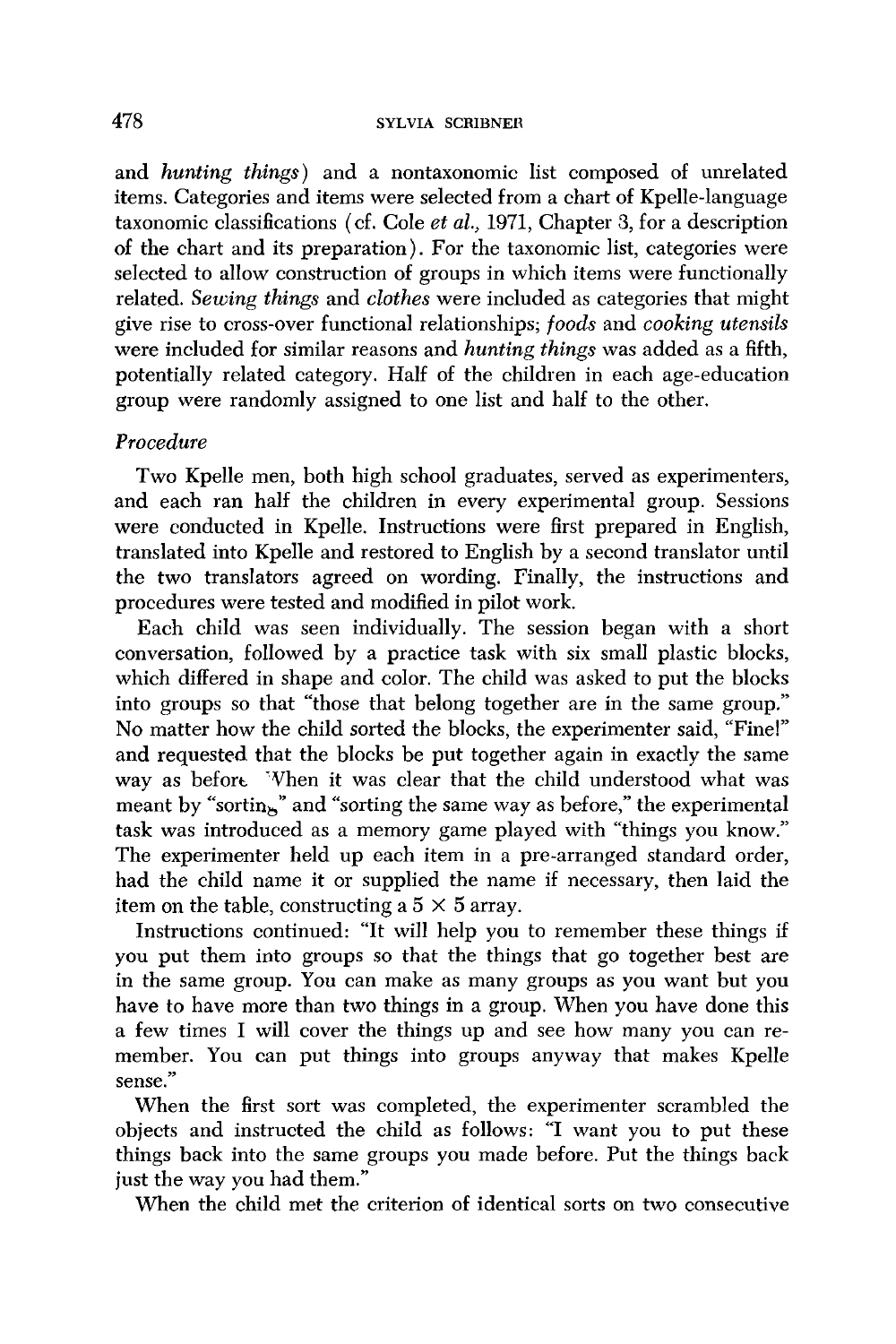trials, the objects were covered with an opaque cloth and recall was requested. The child was allowed to take as long as he wanted to remember the items. Following recall, the objects were uncovered and the experimenter pointed to each group in turn, asking, "Why did you put these things together?" Any child failing to achieve identical sorts after 13 trials was dropped as a subject. Only two children failed to qualify.

## *Results*

The relative difficulty of the sorting task for various experimental groups is indexed by the number of trials required to reach a consistent sort. Table 1 indicates that older school children, on the average, required only half the number of trials required by all other subjects to achieve a stable organization of the material.

Since there was no significant difference between lists, analysis of variance was performed with both lists combined. Older children reached criterion in fewer trials than younger children  $(F(1,92) = 14.15, p <$ .001) and school children were faster than nonschool children  $(F(1,92))$  $= 18.85, p < .001$ ). An Age  $\times$  Education interaction ( $F(1,92) = 15.65$ )  $p < .001$ ) reflects the fact that schooling improved performance only for the older children: 10- to 14-year old school children were significantly better than their nonschool counterparts  $(t = 5.88, p < .001)$ ; whereas, 6- to 8-year old school and nonschool children did not differ significantly  $(t = 0.27, n.s.).$ 

*Organizational structure: Quantitative characteristics.* Sorts were analyzed to determine the number of groups into which the array was

|               | Mean Performance Measures for Sorting, Expt I <sup>o</sup><br>Taxonomic list |                                |                      |                     |                    | Nontaxonomic list |                                |                    |
|---------------|------------------------------------------------------------------------------|--------------------------------|----------------------|---------------------|--------------------|-------------------|--------------------------------|--------------------|
|               | No. of<br>trials                                                             | No. of<br>groups<br>last trial | Rc<br>first<br>trial | Rc<br>last<br>trial | S<br>last<br>trial | No. of<br>trials  | No. of<br>groups<br>last trial | S<br>last<br>trial |
| $6-8$ years   |                                                                              |                                |                      |                     |                    |                   |                                |                    |
| No school     | 6.16                                                                         | 4.33                           | .18                  | .20                 | .24                | 6.75              | 4.66                           | . 22               |
| School        | 5.50                                                                         | 6.08                           | .24                  | $-28$               | .16                | 7.08              | 5.42                           | . 19               |
| $10-14$ vears |                                                                              |                                |                      |                     |                    |                   |                                |                    |
| No school     | 6.50                                                                         | 5.92                           | .26                  | -31                 | $\cdot$ 20         | 6.58              | 5.25                           | .22                |
| School        | 2.83                                                                         | 6.16                           | $.49*$               | $.48*$              | .28                | 3.08              | 6.08                           | .21                |

TABLE 1

*<sup>a</sup>*:Measures are explained in text.

\* Statistically reliable with *Z* scores at *p* < .05.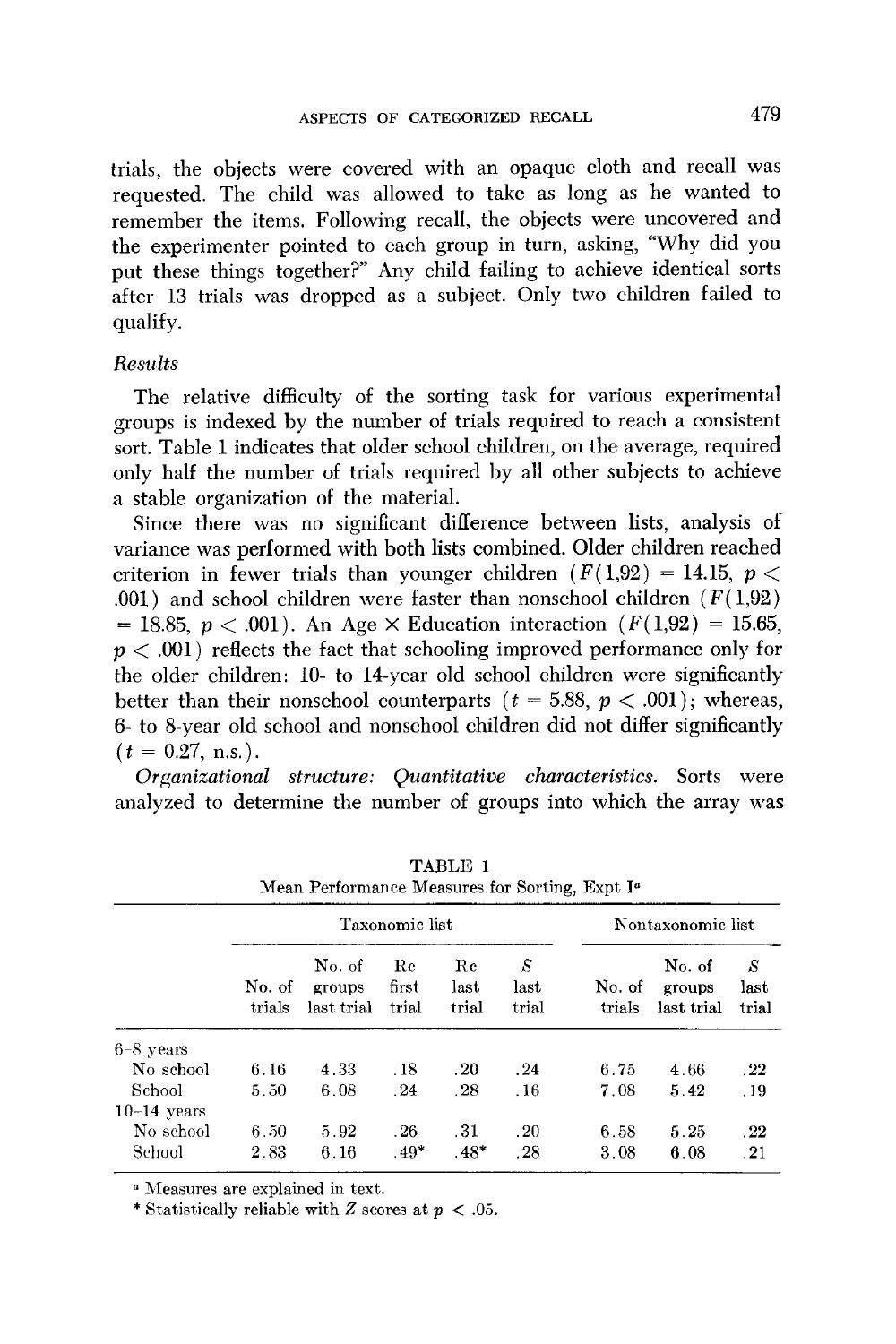## 480 SYLVIA SCRIBNER

segmented on each subjects last sorting trial. The experimental constraint requiring at least three items in every group restricted the number of possible groups to a range of two to eight. As Table 1 shows, younger children tended to make fewer but larger groups. Both Age and Education work in the same direction of increasing the number of groups and decreasing their size  $(F(1,88) = 6.51, p < .025$  and  $F(1,88) = 9.82,$  $p < .005$  for Age and Education, respectively).

Education effects were especially marked. Over 40% of the nonschool children used three or four groups compared to only 15% of the school children. Conversely, one-third of the school children used seven or eight groups compared to only 15% of the nonschool children. Distributions of the frequencies with which school and nonschool children used 3-4, 5-6, or 7-8 groups to segment the array yielded a significant chi-square  $(y^2(2) = 10.13, p < .01)$ . Distributions compared by age were similar but differences were smaller and not statistically significant.

Mean number of groups used to segment the array shows little change from first to last sorting trial for any population. The basic composition of the groups is also stable over trials. As a rough measure of stability, a count was made of items grouped together on Trial 2 that were together on Trial **1.** Younger children replaced an average of 18.8 items in their original groups and older children 20.2 items. Even the younger children had achieved 80% sorting consistency by the end of the fourth trial. Their difficulty appears to have been in effecting the transition from "nearly the same" sorts to "absolutely identical" sorts. School children, 10- to 14-years old, made this transition rapidly, thus demonstrating superior recall of group membership of items as well as superior recall of the items themselves on the post-sort recall test.

*Organizational structure: Qualitative characteristics.* The extent to which experimental populations used taxonomic categories as the basis for grouping was measuring by Johnson's Respect Ratio (Re) ( Johnson, 1967). Table 1 presents mean Re's and shows that 10- to 14-year old school children were the only subjects whose groups conformed to the taxonomic categories at an above-chance level.

Comparison of Re's on the first and last sorting trials substantiates the finding of basic stability of the organizational structures revealed by other measures. Children in the three populations making little use of taxonomic classes show no indication of having "discovered" the categories as a result of longer exposure to the material or repeated opportunities for sorting it.

A more detailed examination was made of the sorting data through Johnson's ( 1967) hierarchical cluster analysis program which generated the tree diagrams shown in Fig. 1. Numerous partial taxonomic groups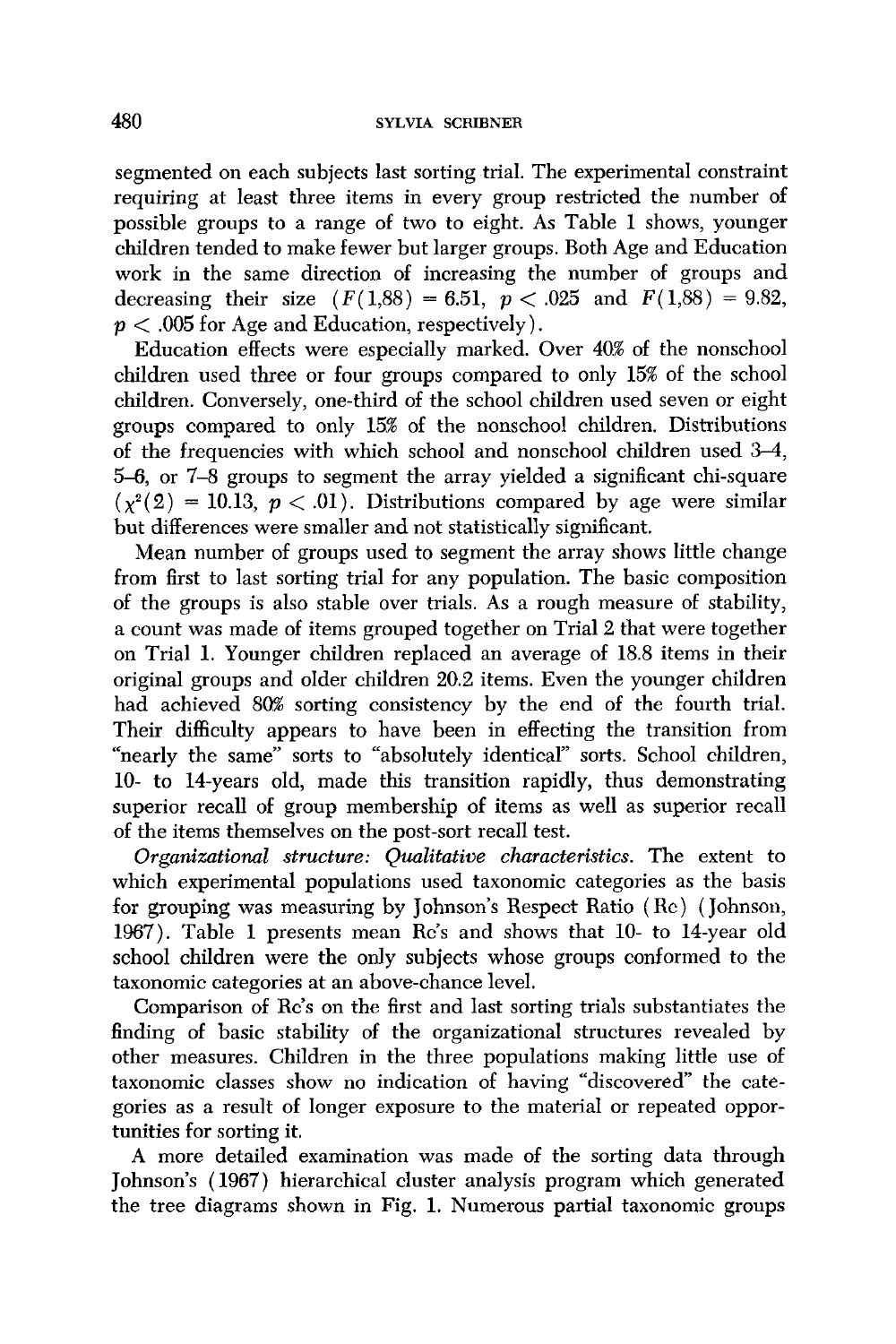

Fie. 1. Hierarchical analysis, taxonomic list, last trial. Sorts of 10- to 14-year old school children (left-hand panel). Sorts of 10- to 14-year old nonschool children ( right-hand panel).

consisting of three and four items show up in the sorting performance of the 10- to 14-year old school children but no complete category appears ( see left-hand panel of Fig. 1). With the exception of one pair ( *pepper* and *shell),* all other pairs are intra-categorical. There is no indication in the diagram that any other grouping principle was systematically employed.

Sorts of the 10- to 14-year old nonschool children differ in a number of respects from those of their school counterparts ( righthand panel of Fig. 1). There are considerably fewer compact groups. No taxonomic category is represented by more than three members. Larger groups emerge by the joining of pairs or triads from two *different* taxonomic categories, one of which has items that operate on members of the other: for example, *thread, needle* and *pin* join with *shirt, headtie* and *cap; knife* joins with *peanut, pepper* and *potato.* This suggests that functional relationships were playing some role in the grouping behavior of the older nonschool children.

Tree diagrams are not presented for the younger children's sorts of the taxonomic list. There was some intracategorical pairing among them, but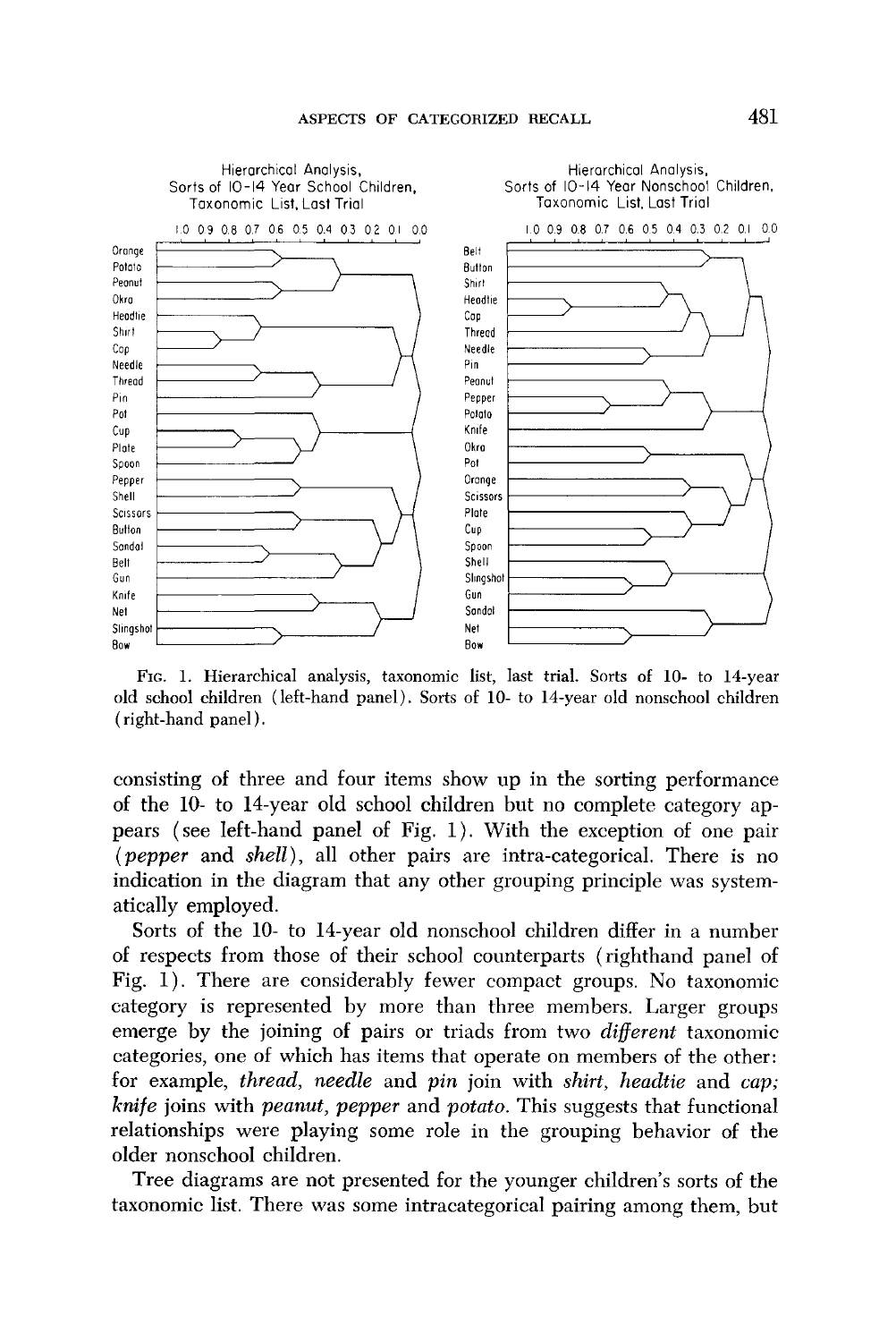no compact groups were formed by either the schooled or nonschooled children.

Idiosyncratic grouping characterized the performance of all populations on the nontaxonomic list. No items were consistently grouped together by a majority of the subjects in any population, although the fact that items are not taxonomically related does not in itself bar emergence of common meaning clusters ( see Expt 2 below).

The low level of intersubject agreement on both lists is shown in Table 1 by Johnson's S Statistic (Johnson, undated), a measure of correspondence in clusterings across subjects within a population. As expected, 10- to 14-year old school children show the greatest agreement in their sorts.

*Explanation of organization.* After recall of the taxonomic list, subjects were asked to explain, for each group in turn, why they had put particular items together. Explanations were classified in the following manner: Reasons that did not contain a reference to any characteristic of any member of the group were coded as *arbitrary.* Examples are, "They are the same," "You told me to put them together." Reasons were classified as *compound* if they referred to different properties of items in the group, as, for example, "The *gun* is for hunting, the *needle* for sewing." The third classification, *common aspect,* includes all statements citing a characteristic shared by all members of the group. The common attribute might be functional ("They keep us warm") or perceptual ("They are all round"). The fourth classification includes those instances in which the taxonomic class name was applied to the group ("All hunting things," "Food"). The last two classifications ( *common aspect* and *class name)*  were considered to represent some abstraction of a unifying grouping principle and have been summed in the last column of Table 2.

Nearly all younger children gave arbitrary explanations for their groupings, making no attempt to relate their sorting behavior to properties **of** 

| Proportion of Answers given for Sorting Items in Taxonomic List, Expt I |           |          |                       |            |                                               |  |  |  |
|-------------------------------------------------------------------------|-----------|----------|-----------------------|------------|-----------------------------------------------|--|--|--|
|                                                                         | Arbitrary | Compound | 3<br>Common<br>aspect | Class name | Total<br>abstractions<br>$(3 \text{ and } 4)$ |  |  |  |
| $6-8$ years                                                             |           |          |                       |            |                                               |  |  |  |
| No school                                                               | 91        | 6        | 2                     |            | 2                                             |  |  |  |
| School                                                                  | 87        | 5        | 5                     | 3          | 8                                             |  |  |  |
| $10-14$ years                                                           |           |          |                       |            |                                               |  |  |  |
| No school                                                               | 73        | 14       |                       | 5          | 13                                            |  |  |  |
| School                                                                  | 16        | 41       | 31                    | 11         | 42                                            |  |  |  |

TABLE 2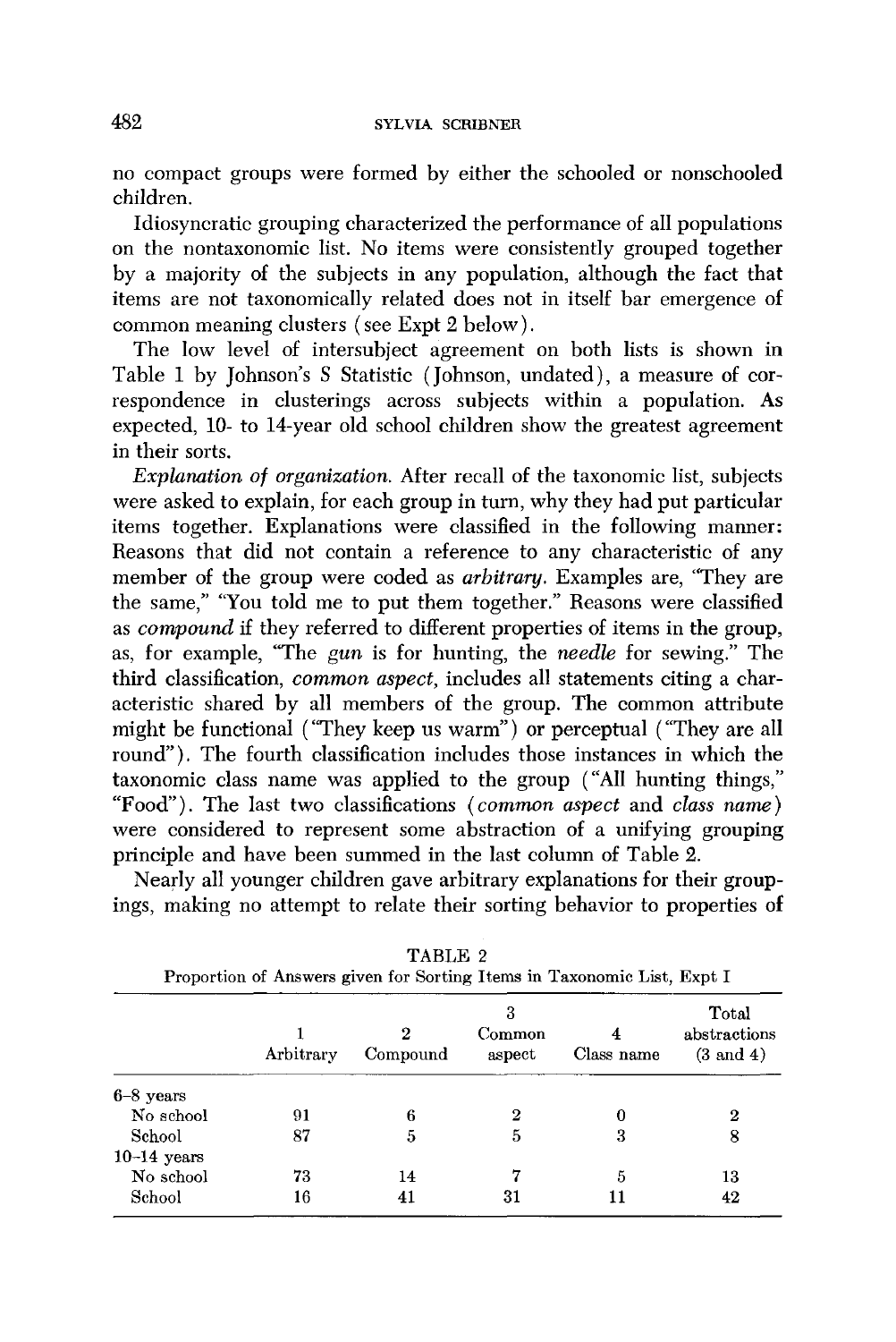the material. This form of explanation persisted with the older children who had never been to school while it all but disappeared among 10- to 14-year old school children. The great majority of this latter group furnished explanations related to stimulus materials and task requirements, and a substantial portion ( 42%) gave abstract reasons. They most often cited some functional attribute of the items ( what they did or what could be done with them) and these dynamic explanations outnumbered the use of a static class name by almost 3 to 1. It thus appears that categorical and functional relations among items not only influenced the sorting behavior of older school children but that they were aware that these ties constituted the basis for their grouping.

*Amount recalled.* As expected, older children remembered more on the post-sort recall test  $(F(1,88) = 29.40, p < .001)$  (see Table 3). In addition, there was a significant main effect of Education  $(F(1,88) = 7.59,$  $p < .01$ ). The independent contribution of Education is seen most clearly in the equality of recall scores of 6- to 8-year old school and 10 to 14-year old nonschool children on the taxonomic list.

The organizational structure of the taxonomic list conferred no overall memory advantage. Only the 6- to 8-year old school children recalled more items from the taxonomic list while other populations did equally well or slightly better on the nontaxonomic list.

The extent of the 10- to 14-year old school children's superiority in number of items correctly recalled is more fully revealed when amount recalled is related to number of sorting trials in Table 1. While younger school children also remembered more than their nonschool age peers, number of learning trials was approximately equivalent for both, suggesting that the memory advantage was greater for schooling of longer duration. The independence of amount recalled and number of sorting

|               | Taxonomic list  |                              | Nontaxonomic list   |                 |                              | <b>Both lists</b> |                              |
|---------------|-----------------|------------------------------|---------------------|-----------------|------------------------------|-------------------|------------------------------|
|               | No.<br>recalled | $C$ , per-<br>sonal<br>group | с.<br>cate-<br>gory | No.<br>recalled | $C$ , per-<br>sonal<br>group | No.<br>recalled   | $C$ , per-<br>sonal<br>group |
| $6-8$ years   |                 |                              |                     |                 |                              |                   |                              |
| No school     | 12.75           | .62                          | . 49                | 12.08           | .61                          | 12.42             | .62                          |
| School        | 16 00           | .71                          | . 31                | 13.33           | .64                          | 14.67             | .67                          |
| $10-14$ years |                 |                              |                     |                 |                              |                   |                              |
| No school     | 16.33           | .60                          | .47                 | 17.33           | -61                          | 16.83             | .61                          |
| School        | 18.58           | .74                          | . 57                | 19.58           | - 70                         | 19.08             | .72                          |

TABLE 3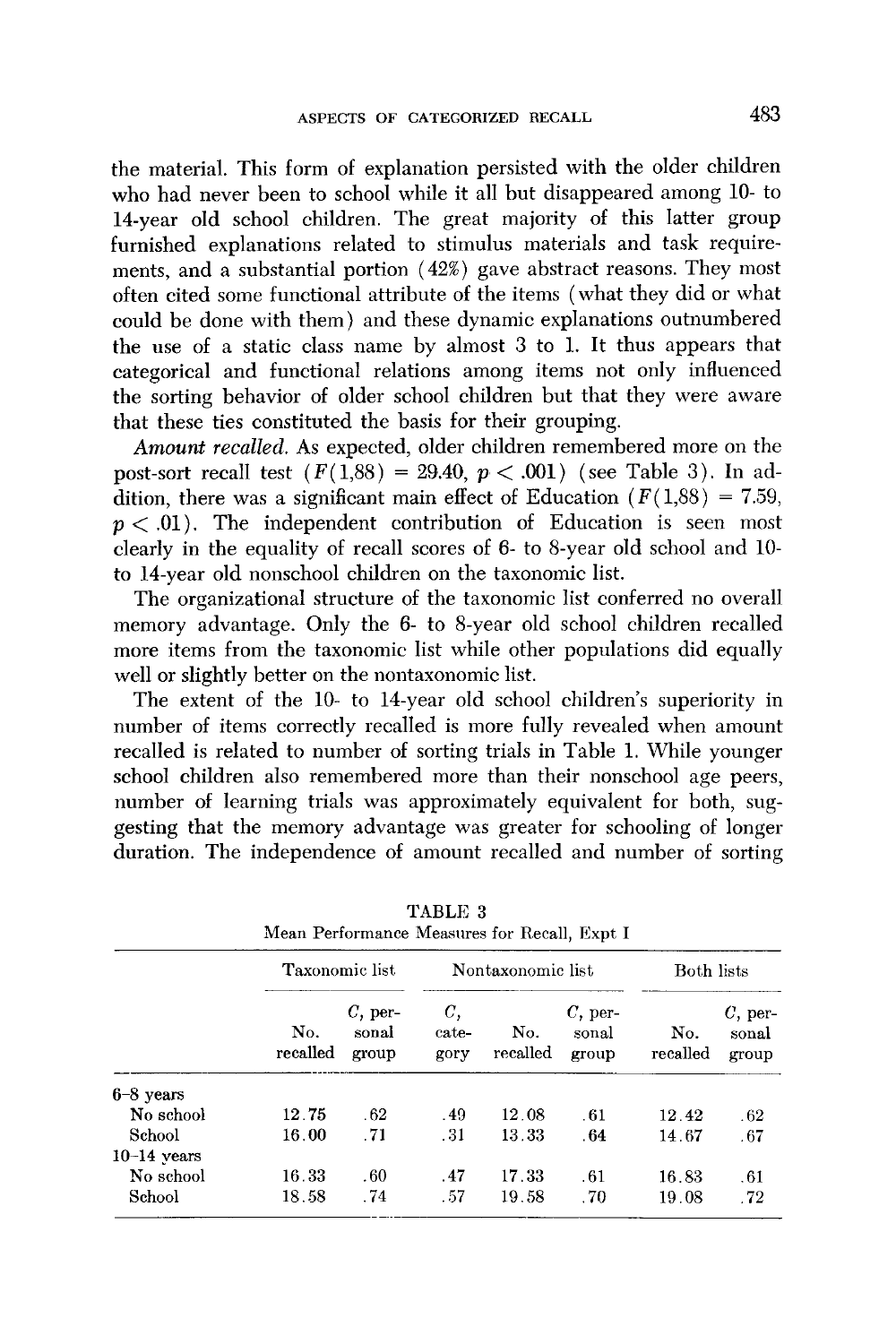trials is consistent with Mandler's ( 1967) conclusion that if a stable organization is achieved, recall is unaffected by the number of trials required to achieve it.

*Recall organization.* Order of recall output was first analyzed to determine whether subjects used the groups they had made during sorting to help them recall the items. Mean  $\tilde{C}$  scores (Dalrymple-Alford, 1970, 1972) are presented in Table 3 and show that all experimental populations, without exception, made greater use of their *personal-group*  organization to structure their recall than would have been expected by chance. A three-way analysis of variance using Age, School and List as main effects showed none of these factors to be significant.

Recall output for the taxonomic list was also analyzed for evidence of *taxonomic* clustering. In every case, taxonomic C scores were substantially lower than corresponding personal-group scores. A two-way analysis of variance showed no main Age or Education effects, but there was a significant Age  $\times$  Education interaction ( $F(1,88) = 4.97$ ,  $p <$ .05). Schooling increased the taxonomic cluster scores for the 10- to 14 year olds but decreased it for the younger children. We have no explanation for this interaction.

Correlations were computed between Respect Ratios and amount recalled on the taxonomic list. The relationship was significant only for the 10- to 14-year old school children  $(r(22) = .55, p < .005)$ .

## DISCUSSION

We will discuss our findings in relation to the three principal questions motivating this research.

What kinds of organization do children impose on categorizable material? Available methods of analysis make it easier to characterize forms of organization Kpelle children did *not* use than to characterize their actual sorts. Taxonomic class structure played little role in the sorting activities of any but the 10- to 14-year old school group. While cluster analysis showed a few instances in which items were paired functionally by older nonschool children, these were neither common nor apparent for younger children. Further, no common perceptuallyrelated groups appeared in the tree diagrams of any child population ( cf. Greenfield, 1966). There does not appear to be an orderly developmental progression from one dominant organizational mode to another. With the exception of the 10- to 14-year old school children, Kpelle subjects made groupings based on a multiplicity of ties among items in the manner Bruner ( Bruner, Olver & Greenfield, 1966) has described as *complexive.* Their sorts were highly individualized and variegated; group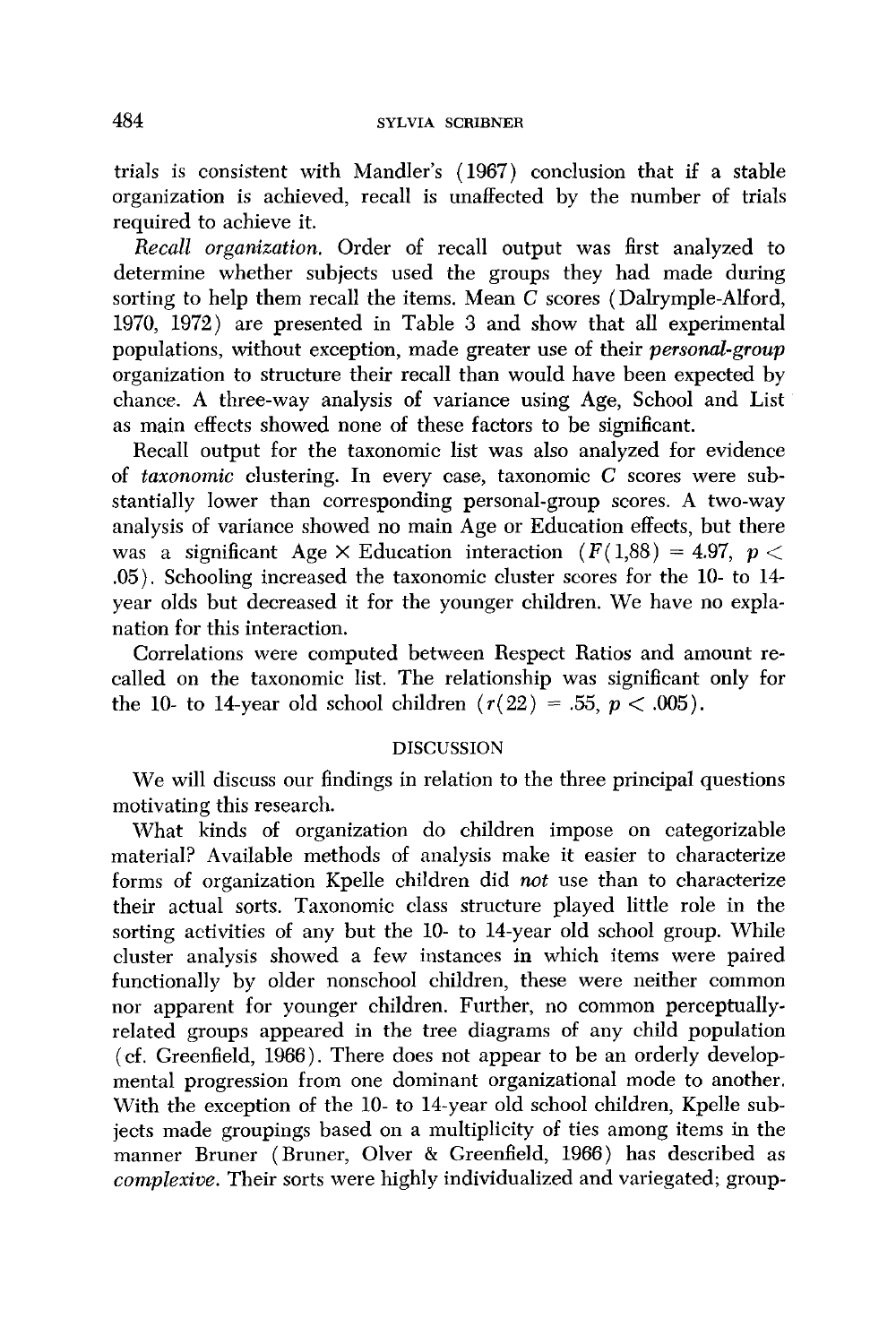ing by common attributes was not apparent until the taxonomic principle began to exert a regulating effect.

Failure of 6- to 8-year old children to respect the taxonomic class structure is not surprising in relation to performance of young American children, but how are we to interpret the failure of 10- to 14-year old nonschool children to sort by category? They are well within the age range in which American children show a shift to conceptual organization ( e.g., Bruner *et al.,* 1966; Mandler & Stephens, 1967) and on age criteria alone, the majority would qualify as being in Piaget's concrete operational, if not formal operational, stage. One thing is clear. Their failure to organize categorically cannot be attributed to a conceptual deficiency characteristic of Kpelle children in general. Their age peers attending school *did* observe the taxonomic categories to a considerable extent both in their physical manipulation of the items and in their verbal linguistic descriptions as well. This fact raises serious questions about interpretations of changes in classifying behavior that rely on *age* alone as an exp1anatory factor.

What use did children make of their own personal organization in 1ecall? With respect to use of organization as a mnemonic device, group and individual differences are displaced by a high degree of uniformity. Even children as young as six years of age made extensive use of the organizational structure they had created when asked for recall. There is no evidence of age or school-related differences. With material consisting of unrelated items, young children were equally as efficient as older in ordering recall of items by their personal-group membership.

Since children were not asked to recall the items in any particular order and none was suggested to them, their use of personal-organization to regulate recall order must be regarded as a spontaneous mnemonic activity. Common use of this mnemonic is interesting in view of the substantial body of research portraying deficiencies in voluntary mnemonic activities among young children. Because of the complex nature of categorized recall, it becomes important to specify just which component activities of the task are involved in developmental changes. Moely *et al.* (1969) concluded that the critical activity deficiency is failure of younger children to *initiate* organizing activities rather than failure to use organizational structure to mediate recall. Their experimental procedures, however, introduced ambiguity into this conclusion. In addition to teaching children to sort pictures into taxonomic categories, experimenters also suggested that the pictures be *recalled* by category, confounding intervention in the organization of the material with intervention in retrieval processes. The present study permits a more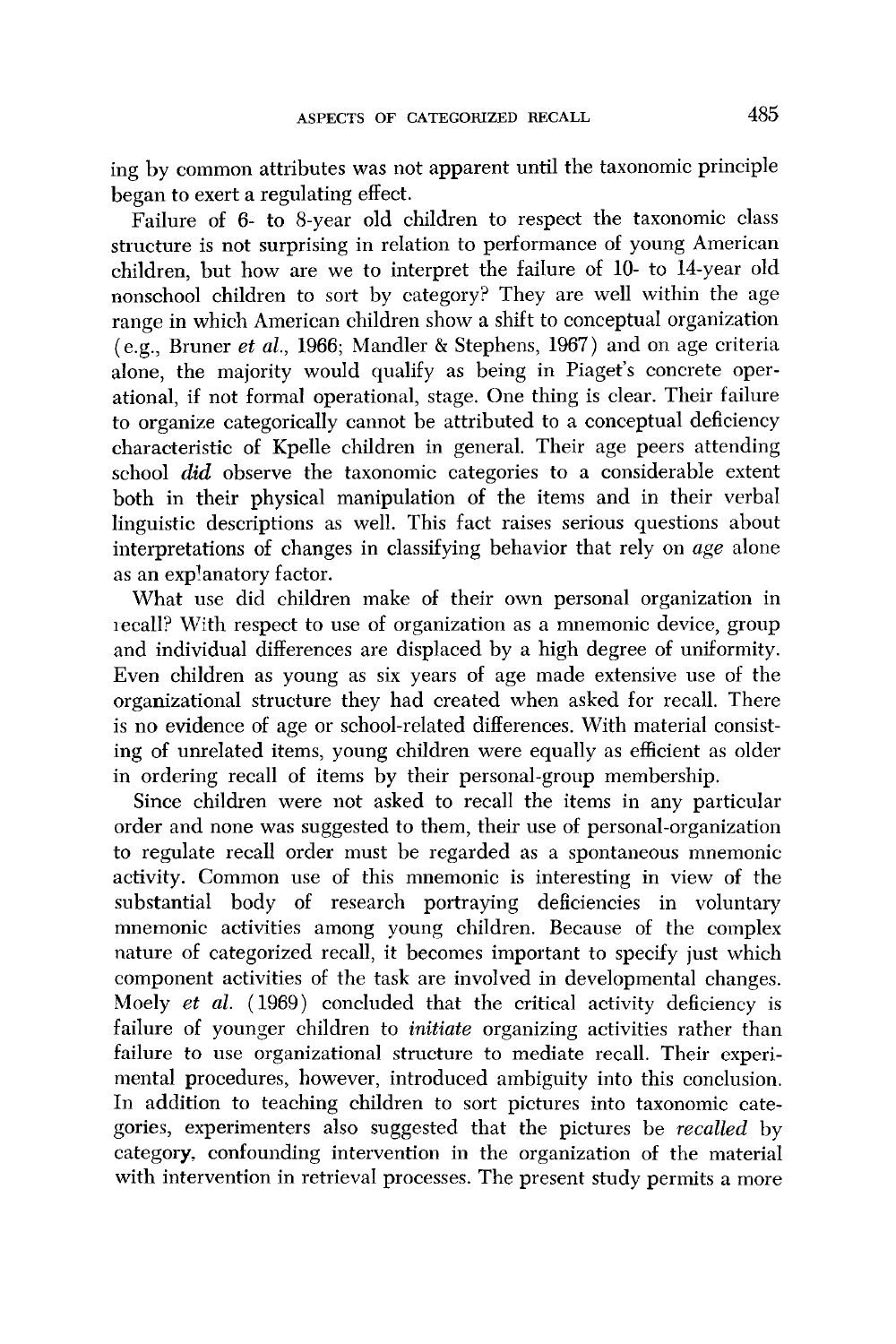definitive conclusion that even young children will use organization to mediate recall if a personally meaningful organization is available.

It appears, too, that the concepts of *initiation of organization* and *use of organization* do not exhaust all the component activities in this task. Subjects have also to achieve some *stable* organization of the material, and it is very clear from the present study that this is a difficult thing for them to do. Ornstein and Liberty ( 1973), using somewhat different procedures, found that American fourth graders had great difficulty in achieving two identical organizations of a list of words that were not taxonomically related. To the extent that there are developmental changes in children's preferred mode of organization and in their ability to organize categorically, we may expect to find differences in their achievement of stable organization; these may contribute to differences in recall clustering even when initiation of organizing activities and use of organization are equated.

What of the relationship between type of organization and recall clustering? Older school children, the more taxonomically-inclined organizers, made greater use of personal-groups to organize recall than other populations, but their superiority was slight. Absence of any advantage in recall clustering for the taxonomic list over the nontaxonomic is another indication that taxonomic organization contributed little *to* recall organization among these child populations.

Similarly, there is little evidence that taxonomic organization is related *to* amount recalled. Although older school children had highest recall on the taxonomic list, they also remembered the most on the nontaxonomic list in which class organization could play no role. The low level of taxonomic organization found among other child populations does not allow us to probe this possibility further.

Older Kpelle school children performed exceptionally on many aspects of the sorting and recall tasks. All measures point consistently *to* their unique position: fewer trials *to* sorting criterion, an optimizing sorting strategy, greatest conformity *to* the taxonomic structure, highest recall organization, and highest recall. On a number of these indices, Mandler and Stephens ( 1967) found a similar break in performance between grades 4 and 6 which they characterize as an age-related difference "between 9 and 11 years" (p. 92). We have found the same shift in performance between 6- to 8- and 10- to 14-year olds *but only for children attending school.* 

## EXPERIMENT II

Results of Experiment I raised the question of the potential influence of higher education in organizational processes. Experiment II was designed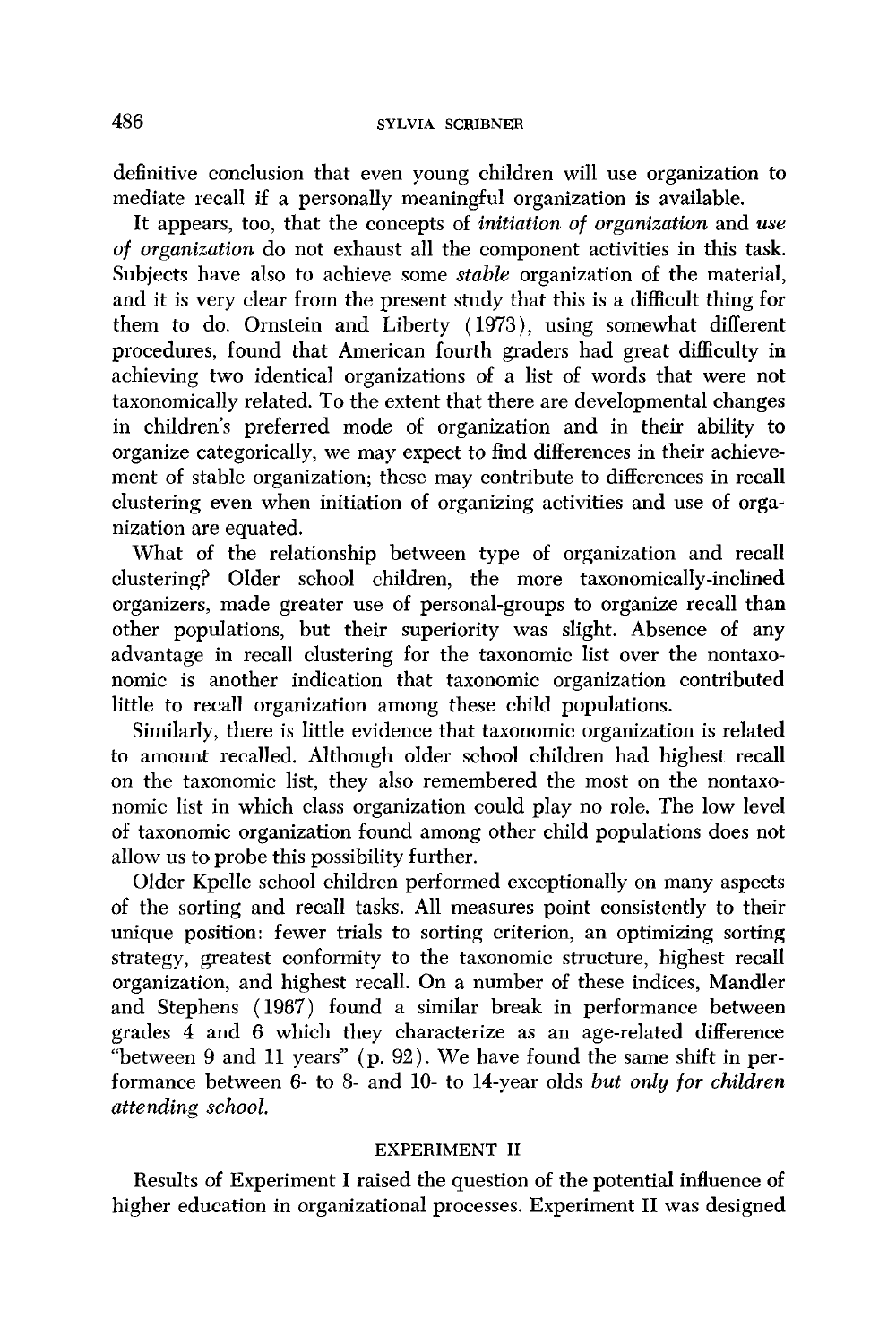to test both this factor and varying degrees of modernization on performance of Kpelle adults.

## *Subjects*

Twenty-eight men and women were selected haphazardly from each of four locations for a total of 102 subjects.

One location was a government high school in the county capital. Three others were villages informally ranked by Kpelle informants on a traditional-to-modern continuum. The most traditional was a bush village, inaccessible by road and totally isolated during the rainy season; an intermediate location consisted of small hamlets off a main road, and the most modern location was Sinyea, the transitional town previously described.

High school students were drawn from grades 9-12. All village subjects were nonliterate. In the bush and road towns, they were engaged in farming and other traditional occupations while those in Sinyea were in unskilled or semiskilled cash occupations. These groups are hereafter referred to as High School, Cash, Road, and Bush. Subjects in each group were randomly assigned to either the taxonomic or nontaxonomic list, resulting in a  $4 \times 2$  design with 14 subjects in each cell.

## *Procedure*

Instructions, materials and procedures were the same as in Expt I except that the practice task was eliminated. A Kpelle high school graduate experienced in similar research and familiar with the selected villages conducted the experimental sessions in Kpelle and recorded responses in English. All participants were paid a small fee for their cooperation.

## *Results*

*Trials to criterion.* A two-way analysis of variance showed significant differences among population groups in mean number of sorting trials to criterion  $(F(3,104) = 5.40, p < 0.025)$  but no list effects. On combined lists, High School subjects required the fewest trials, with 60% meeting criterion on the minimum of two trials and no subjects exceeding three ( Table 4 summarizes the results). Although nonliterate villagers required more trials, none took over six to reach criterion, a point of contrast with the nonschool child populations.

*Organizational structure.* There was considerable commonality among populations in the basic strategy adopted toward segmentation of the array. On the taxonomic list, all populations used five groups on the average ( as they would if they had sorted perfectly by taxonomic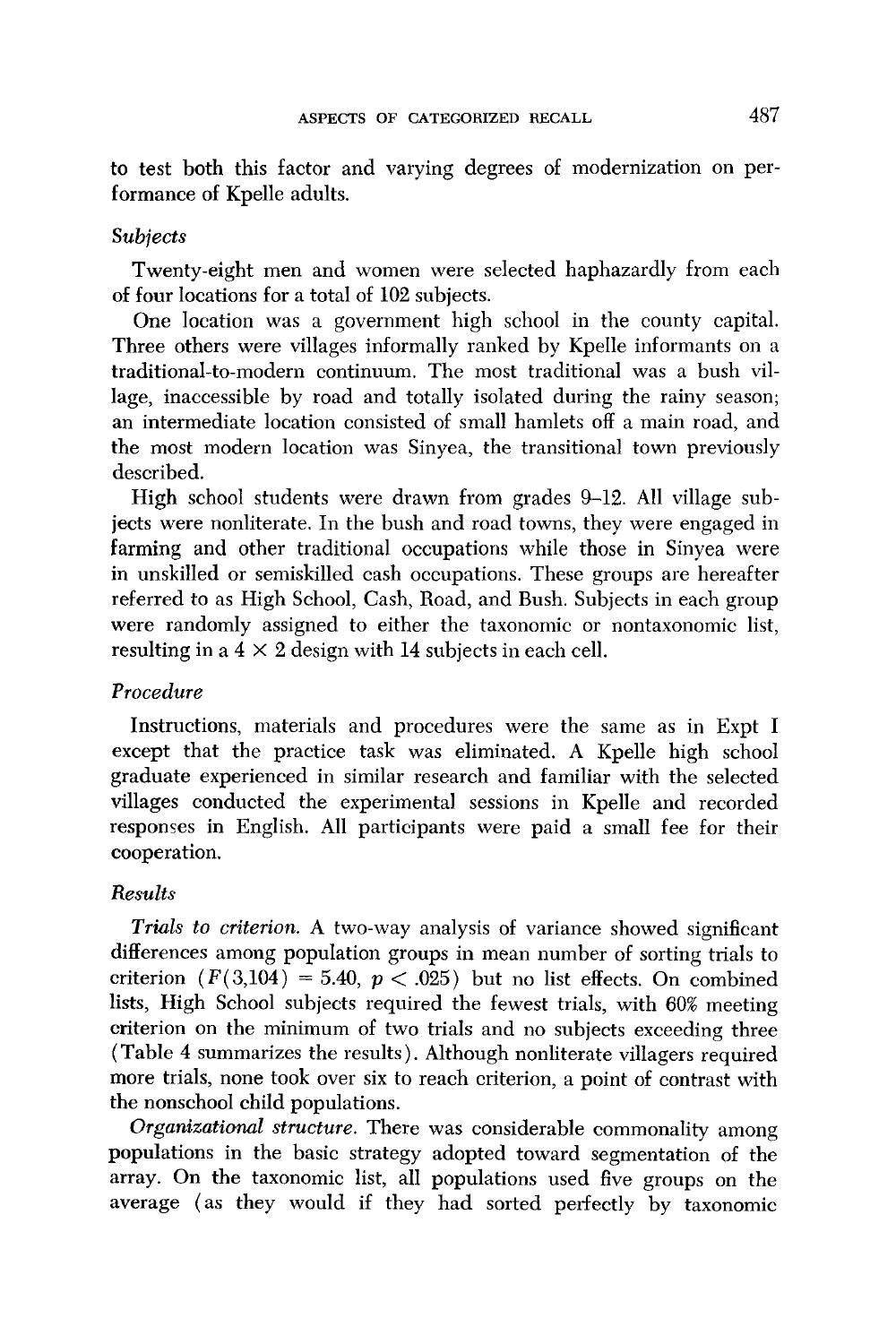|                       | Taxonomic list   |                                |                   |                  |                   | Nontaxonomic list |                                |                    |
|-----------------------|------------------|--------------------------------|-------------------|------------------|-------------------|-------------------|--------------------------------|--------------------|
|                       | No. of<br>trials | No. of<br>groups<br>last trial | Re first<br>trial | Rc last<br>trial | $S$ last<br>trial | No. of<br>trials  | No. of<br>groups<br>last trial | S<br>last<br>trial |
| H.S.                  | 2.33             | 4.8                            | $.81*$            | $.84*$           | .82               | 2.42              | 4.8                            | .47                |
| $\operatorname{Cash}$ | 3.33             | 4.8                            | $.57*$            | $.58*$           | .54               | 4.08              | 4.9                            | .24                |
| Road                  | 2.75             | 4.9                            | $.66*$            | $.68*$           | .62               | 3.08              | 4.6                            | .30                |
| Bush                  | 4.08             | 5.0                            | $.39*$            | $.44*$           | .38               | 3.58              | 3.9                            | -31                |

TABLE 4 Mean Performance Measures for Sorting, Expt II

\* Statistically significant with  $Z$  scores at  $p < .05$ .

category) and all except Bush villagers came close to a five group partition for the nontaxonomic list as well. As was the case with the child populations, number of groups used for sorting purposes was almost constant over sorting trials, with fractional increases bringing the mean number closer to five on the last trial.

All populations showed a high degree of consistency in their allocation of items to groups. Even Bush villagers, who took the most trials to achieve identical sorts, were sorting with 80% consistency by Trial 2. Table 4 shows that all populations had significant Respect Ratios (Re's) on the first as well as last trials. Ratios moved up somewhat over trials, but these increases were not significant by Wilcoxon matched-pair tests. The degree *to* which sorts conformed *to* the taxonomic categories varied among populations: it was lowest for Bush villagers, intermediate for Cash workers and Road villagers, and highest for High School students. Mann-Whitney *U* tests confirmed the superiority of students over all three village groups. No significant differences were found between Cash workers and Road villagers but both significantly exceeded the Bush villagers.

Johnson hierarchical clustering tree diagrams show that the taxonomic categories exercised varying degrees of control over the sorting behavior of the several populations. The left-hand display panel of Fig. 2 presents sorting data for High Schoolers on the taxonomic list. All taxonomic categories emerge as compact groups with over 80% agreement. The tree diagram for the Road villagers ( not displayed) also shows the five taxonomic categories emerging as groups, but these result from a slower build-up process in which initially-formed subgroups of category members merge to constitute a complete taxonomic category at scale points representing lesser amounts of subject agreement. Cash workers display a similar process for four taxonomic categories; the fifth, *clothes,* becomes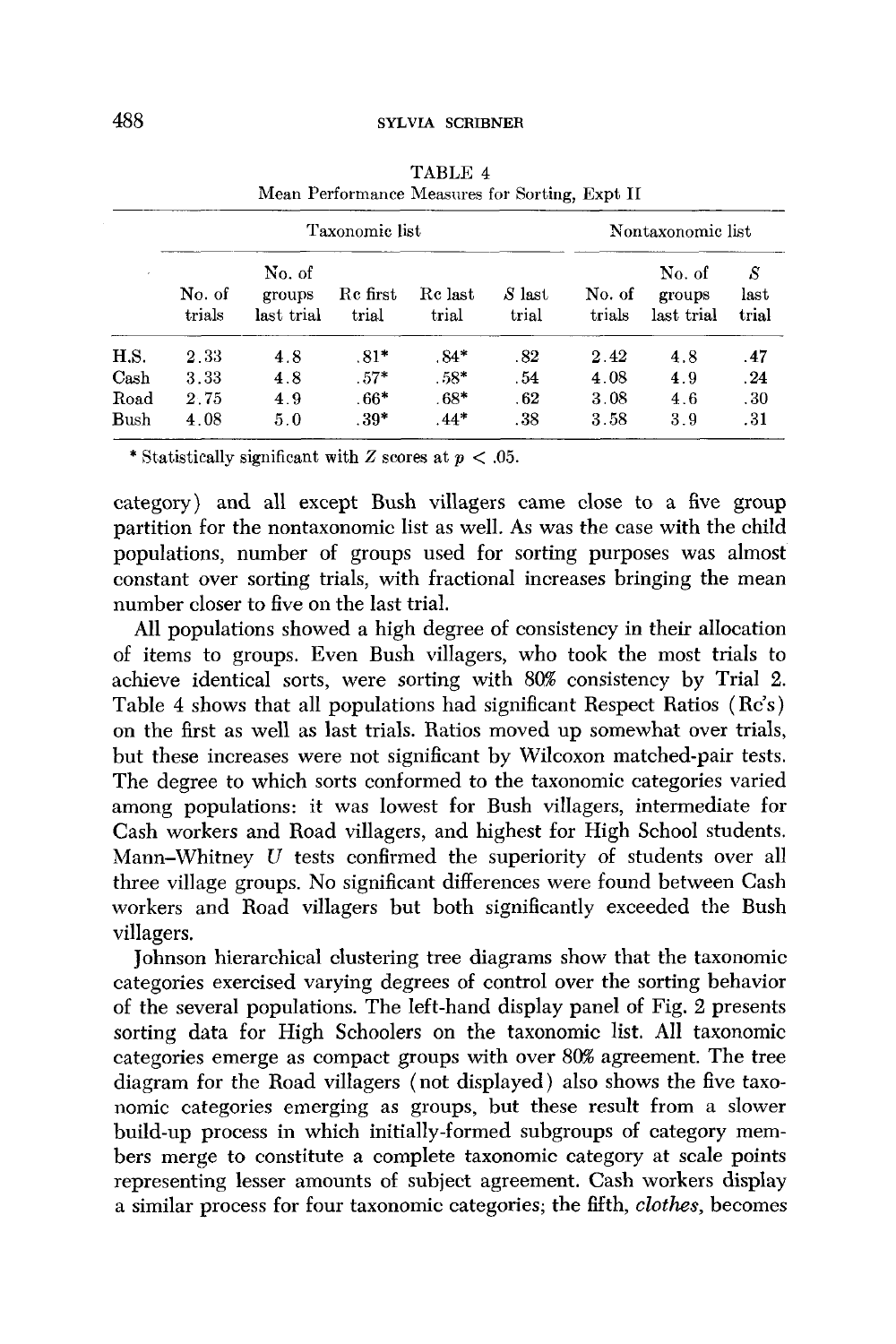

Frc. 2. Hierarchical analysis, taxonomic list, last trial. Sorts of High School students ( left-hand panel). Sorts of Bush villagers ( right-hand panel).

united only through merger of mediating items from the category of *sewing things.* 

Among Bush villagers as seen in the right-hand display panel of Fig. 2, only one taxonomic category, *food,* emerged in its entirety. Certain core items of other categories appear grouped together with a high level of compactness but they tend to form larger groups by joining pairs or triads of other categories. *Shirt, headtie,* and *cap,* for example, are grouped together with near-unanimity, but later join with a functionally related item, *thread,* and never link up with the *sandal-belt* pair. The three utensils, *cup, plate,* and *pot* emerge as a group but *spoon* pairs up with *scissors* and becomes incorporated into a larger unit with *needle, pin,* and *button.* In the examples cited, there is a suggestion that, in addition to obvious functional ties, perceptual similarities may have been playing a role in this population's grouping performance,

It thus appears that all subject groups reflected taxonomic categories ( in part or in whole) but that the groups differed in how consistently they applied the taxonomic rule to the task. High School subjects relied almost exclusively on this rule. Cash workers and Road villagers were less consistent in its application, but gave no evidence of using any other rule. Bush villagers seemed to make use of multiple grouping rules, of which the taxonomic was one.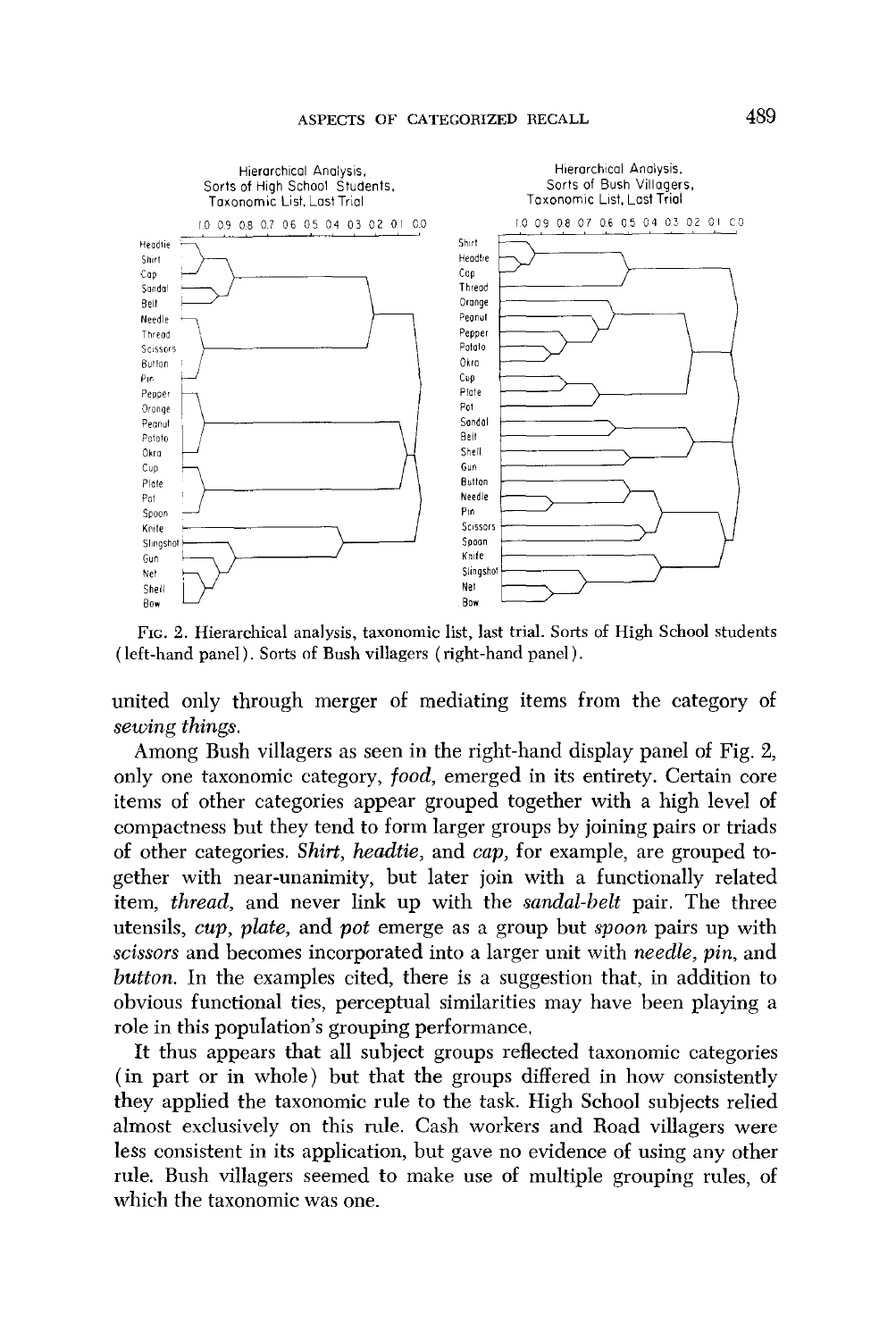Extent of inter-subject similarity in sorting paralleled conformity to the taxonomic structure. For High School subjects S was .82 ranging downward to .38 for the multiple-rule using Bush villagers, with Cash workers and Road villagers again occupying intermediate positions.

Although no grouping principle was built into the nontaxonomic list, certain compact groups emerged in the tree diagram for the High School subjects' sorts (not shown), some with a high measure of agreement. *Grass, mat* and *rope* was one such compact meaning cluster; *beads, shirt*  and *thread* another; *cigarettes, kola nut* and *orange* a third. Several of these meaning clusters are also found among Road villagers but at a much lower level of agreement. Cash workers and Bush villagers showed agreement primarily on pairs of items and not on larger clusters. High School subjects had the highest inter-subject similarity for the nontaxonomic list, indicating that their sorting performance on this list, too, was more controlled by commonly shared semantic dimensions than was that of noneducated traditional adults.

*Explanation of organization.* Population differences in explanations of grouping are striking as can be seen in Table 5. High School subjects almost never gave arbitrary reasons and most commonly cited some common item attribute or class name. This relationship is reversed for Bush villagers; Cash workers and Road villagers occupy intermediate positions on these indices, with Cash workers showing some superiority in proportion of abstract reasons. Since taxonomic relationships were involved to some extent in the sorting behavior of all adult populations, disparities in verbal explanations have less of a behavioral basis than is the case for child populations.

*Amount recalled.* Table 6 presents mean number of words correctly recalled by the various populations. Population characteristics and nature of the material both significantly affected recall level ( $F(3,104) =$ 8.21,  $p < .001$ ;  $F(1,104) = 5.87$ ,  $p < .05$  for Population and List, respectively). Pairs of means were compared by the Newman-Keuls

|             | Arbitrary | 2<br>Compound | 3<br>Common<br>aspect | Class name | Total<br>abstractions<br>$(3 \text{ and } 4)$ |
|-------------|-----------|---------------|-----------------------|------------|-----------------------------------------------|
|             |           |               |                       |            |                                               |
| High school | 3         | 19            | 56                    | 21         | 77                                            |
| Cash        | 30        | 24            | 28                    | 18         | 46                                            |
| Road        | 41        | 23            | 32                    | 3          | 35                                            |
| Bush        | 71        | 6             | 9                     |            | 13                                            |

TABLE 5 Proportion of Answers Given for Sorting Items in Taxonomic List, Expt II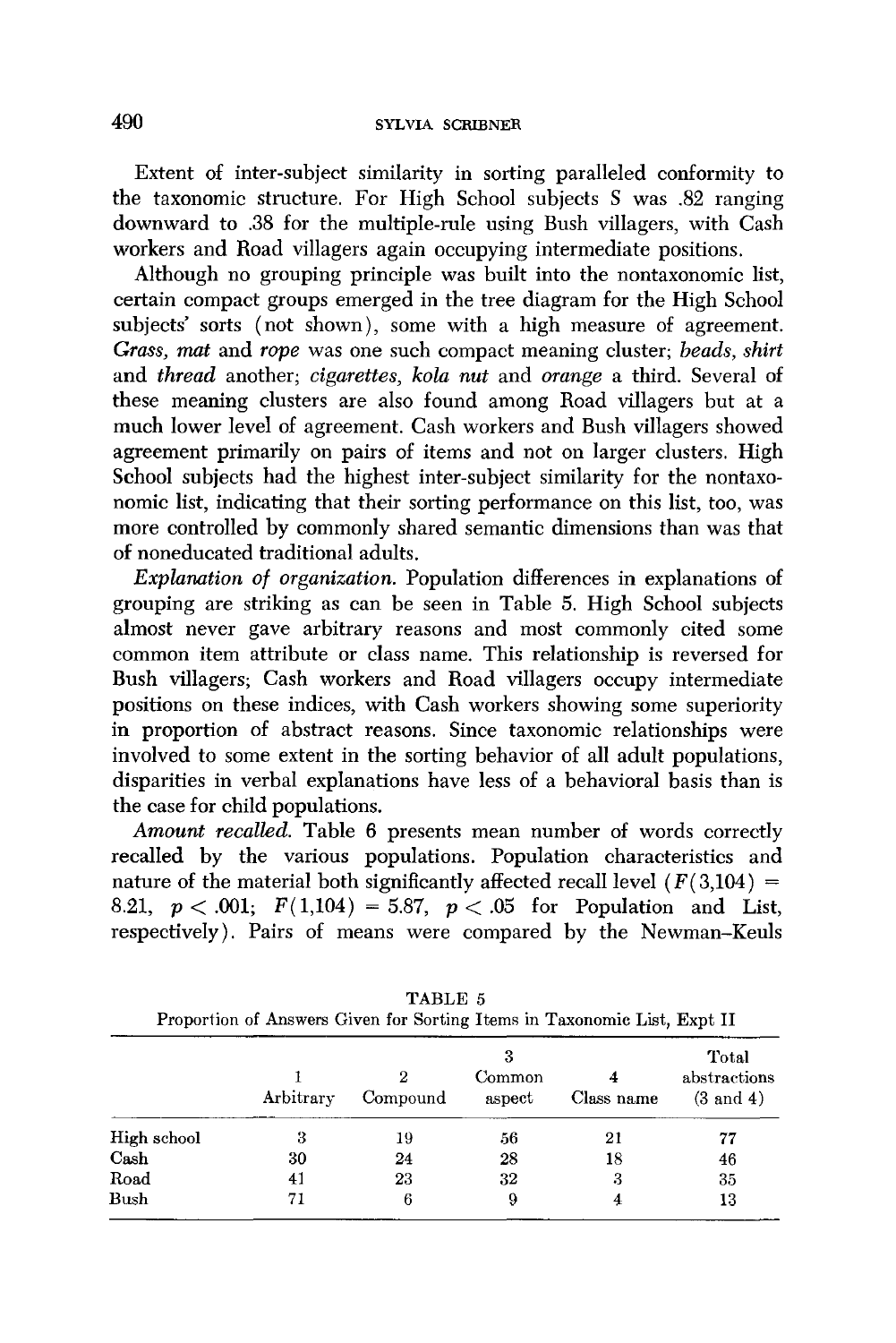|             | Taxonomic list  |                              | Nontaxonomic list |                 |                         | <b>Both lists</b> |                              |
|-------------|-----------------|------------------------------|-------------------|-----------------|-------------------------|-------------------|------------------------------|
|             | No.<br>recalled | $C$ , per-<br>sonal<br>group | C.<br>category    | No.<br>recalled | С.<br>personal<br>group | No.<br>recalled   | $C$ , per-<br>sonal<br>group |
| High school | 19.93           | .85                          | . 82              | 17.57           | . 55                    | 18.75             | .68                          |
| Cash        | 19.21           | .76                          | .61               | 18.07           | . 53                    | 18.64             | .57                          |
| Road        | 15.86           | .68                          | .62               | 16.00           | - 52                    | 15.93             | .57                          |
| Bush        | 18.86           | .67                          | . 51              | 17.71           | -51                     | 18.28             | .51                          |

TABLE 6 Mean Performance Measures for HecaH, Expt II

test  $(p < .05)$ . On the taxonomic list, High School, Cash and Bush subjects did not differ significantly among themselves while they were all significantly better than Road villagers. All populations except Road villagers recalled more words on the taxonomic list and there were no significant population differences on the nontaxonomic list.

*Recall organization.* For personal-group recall clustering C scores were above chance for all populations on both lists as shown in Table 6. A two-way analysis of variance showed no significant main or interactional effect of Population, but a large effect of List  $(F(1,104) = 26.02, p <$ .001). The depressing effect of the nontaxonomic list on personal-group recall organization had no parallel in the children's recall performance.

On the taxonomic list, the High School students' mean C scores for personal-group surpassed all other populations and was considerably higher than the comparable score for the 10- to 14-year old school children in Expt I. On the nontaxonomic list, C scores were uniform for all adult populations and at a level below that shown by child populations in Expt I.

There were significant differences among populations with respect to organization of recall output by taxonomic category on the taxonomic list  $(F(3,104) = 6.59, p < .001)$ . Since the High School subjects' personstl groupings coincided nearly perfectly with the taxonomic categories, their mean taxonomic  $C$  score is almost identical to their mean personal-group C score. As personal-groups diverge more radically from the taxonomic structure, respective  $C$  scores also move further apart, culminating in a taxonomic C score for Bush villagers which is less than half personal-group  $C$  score. In line with their greater use of taxonomic grouping principles, all adult populations except bush villagers have higher taxonomic C scores than child populations.

There were no significant correlations within any population group between Respect Ratios and number of items correctly recalled.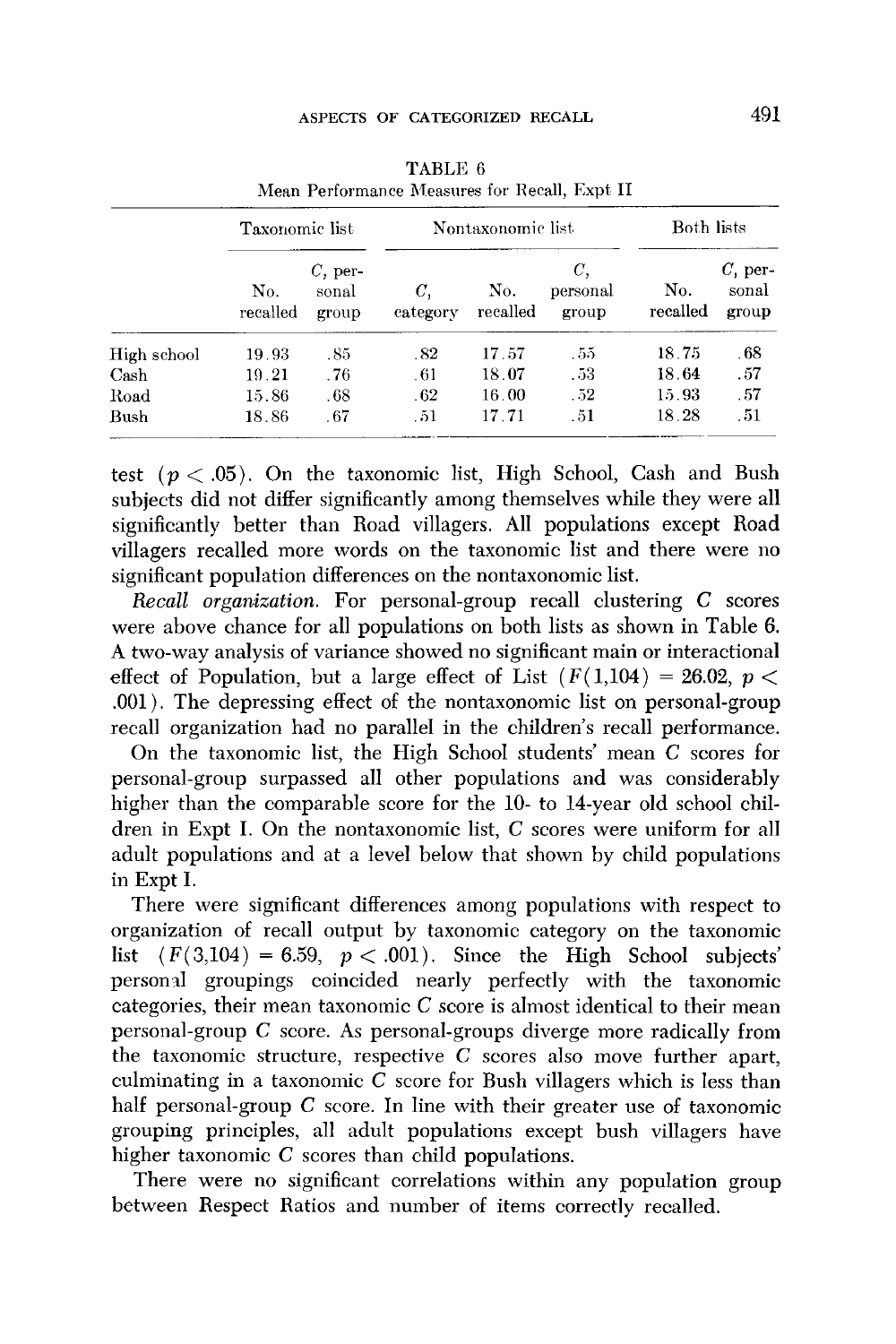#### *Discussion*

Especially interesting is the fact that taxonomic relations played some role in the grouping operations of *all* the nonliterate adult populations, including the most isolated and traditional. Similar populations among the Kpelle have not always exhibited categorical organization on tasks in which this organizing principle was available ( see Cole *et al.,* 1971). As our findings make clear, however, taxonomic organization is not necessarily an all-or-none matter. Nonliterate villagers in this study appeared to use class membership as only one of a number of grouping principles. Under such circumstances, we would expect to find extent of categorical organization varying with specific properties of the stimulus materials and response requirements of the experimental task. We do not yet know just how these features of the task influence the selection of class membership as a grouping principle.

Among high school students, taxonomic organization did appear to be an all-or-nothing grouping principle. In this respect, their performance was consistent with their use of class membership as a dominant mode of organization on many different kinds of classification and recall tasks ( Cole *et al.,* 1971). They might be said to use class membership as a generalized rule of classification applied to many tasks under many circumstances.

Extending the investigation to adults has thus revealed that increasing amounts of education through the high school level are related to more exclusive utilization of taxonomic grouping principles. But it has also revealed that the shift to taxonomic organization continues to develop beyond childhood years *even in the absence of formal schooling.* All nonliterate adult populations showed more conformity to the taxonomic structure than did the oldest nonliterate child population. In particular, the Cash and Road villagers who came from the same area and shared the same living environment as the nonschool children were considerably superior to them in their linguistic as well as their sorting behavior.

We have stressed adult-child differences principally because of their bearing on psychological theories of cognitive development that tend to equate "primitive" mentality with child mentality. Werner ( 1961), for example, describes the concepts and grouping operations of adults in primitive societies as similar to those of Western children. Presumably, young children in nonindustrialized societies share early stages of cognitive growth with those in industrialized societies, but their growth is arrested and they fail to attain "adult" status. Our findings with respect to categorical organization do not support such a notion of arrested cognitive growth.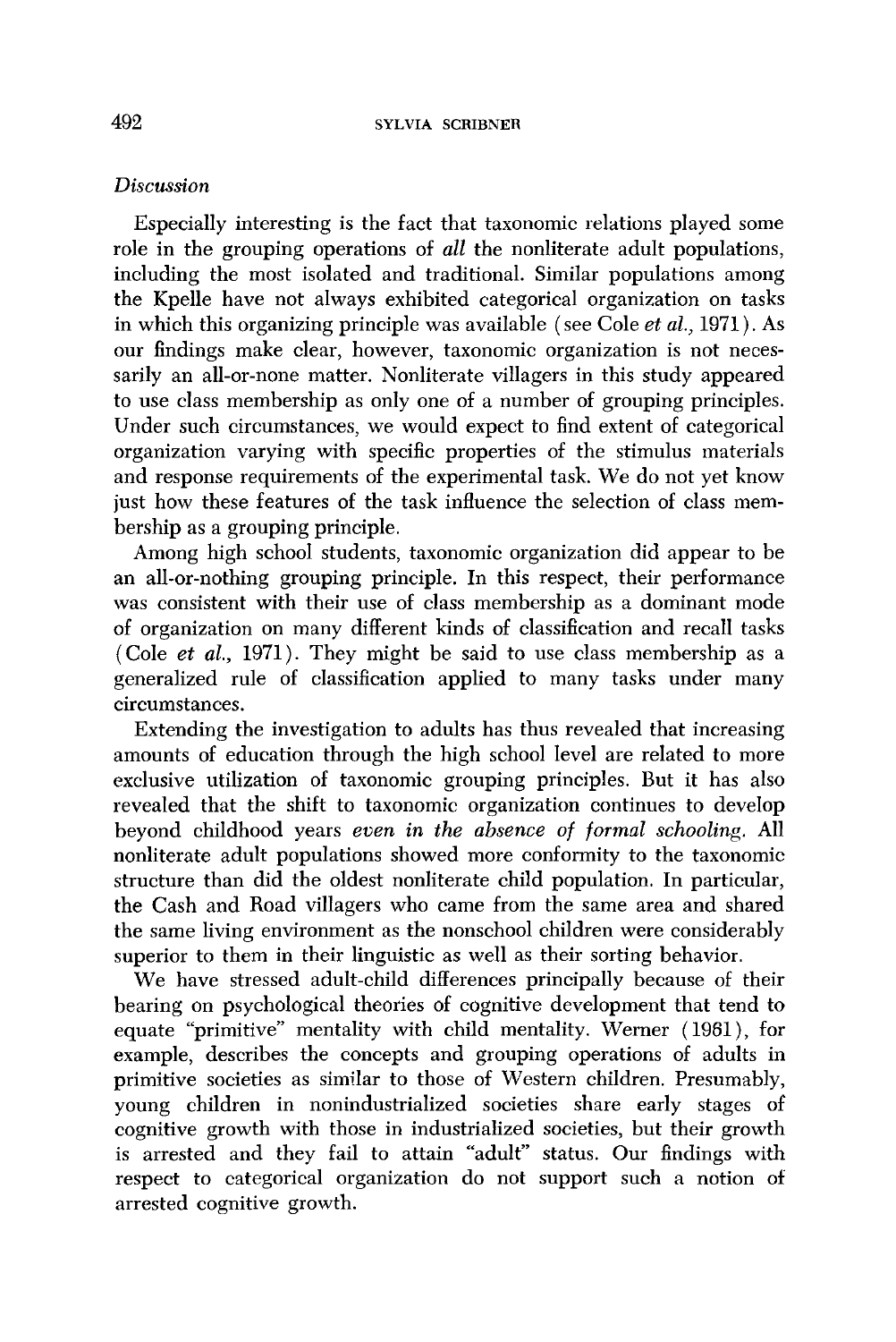Equally interesting are the differences among *adult* populations. All measures of performance except amount recalled segregated the villagers into two groups-those living in the bush where traditional ways are well preserved and where there is little contact with modern influences, and those living in transitional villages, open to social and commercial traffic. We do not know what particular aspects of changed living circumstances contributed to these differences but it is clear that nonliterate adult populations do not constitute a single homogeneous mass and future studies must take this fact into account.

Against this background of differences, the uniform use of organization as a retrieval mechanism by all populations is impressive. Mandler's conclusion that recall output tends to reflect the organizational structure subjects impose on material was based exclusively on the performance of middle class American school children and college students. Results of the present research showing the same tendency to be characteristic of populations at a great cultural, as well as geographical, distance lends support to his contention that such recall organizational processes may well be universal.

#### **REFERENCES**

- BECKER, N. Jensen's theory of intelligence and clustering in free recall. Paper presented at the meeting of the Eastern Psychological Association, April, 1972.
- BousFIELD, W. A. The occurrence of clustering in the recall of randomly arranged associates. *Journal of General Psychology,* 1953, **49,** 229-240.
- BRUNER, **J.** S., OLVER, R. R., & GREENFIELD, P. M. *Studies in cognitive growth.* New York: John Wiley and Sons, 1966.
- COLE, **M.,** FRANKEL, F., & SHARP, **D.** Free recall learning in children. *Developmental Psychology,* 1971, 4, 109-123.
- CoLE, **M.,** GAY, J., GucK, J., & SHARP, D. M. *The cultural context of learning and thinking.* New York: Basic Books, 1971.
- DALRYMPLE-ALFORD, E. C. Measurement of clustering in free recall. *Psychological Bulletin,* 1970, **74,** 32-34.
- DALRYMPLE-ALFORD, E. C. Some further observations on the measurement of clustering in free recall. *British Journal of Psychology,* 1971, **62,** 327-334.
- CLASMAN, L. D. A social-class comparison of conceptual processes in children's free recall. Unpublished doctoral dissertation, University of California, Berkeley, 1968.
- JENSEN, A. R. The role of verbal mediation in mental development. *The Journal of Genetic Psychology,* 1971, **118,** 39-70.
- JOHNSON, S. C. Hierarchical clustering schemes. *Psychometrika,* 1967, 32, 241-254.
- JOHNSON, S. C. Metric clustering. Unpublished Manuscript, Bell Telephone Laboratories, Murray Hill, NJ, 1967.
- LIBERTY, C., & ORNSTEIN, P. A. Age differences in organization and recall: The effects of training in categorization. *Journal of Experimental Child Psychology,* 1973, **15,** 169~186.
- MANDLER, G., & PEARLSTONE, Z. Free and constrained concept learning and sub-